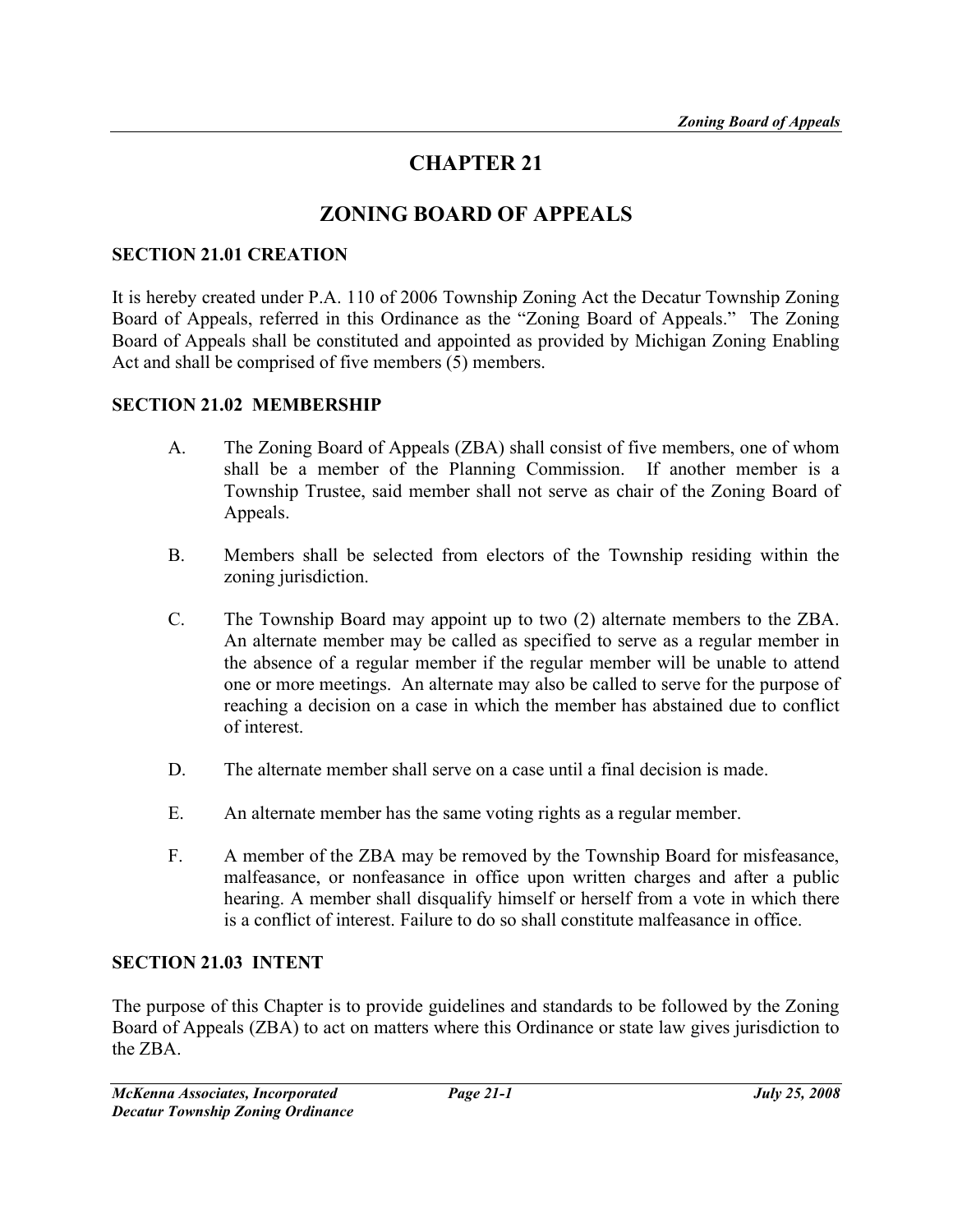#### SECTION 21.04 ADOPTION OF RULES AND PROCEDURES

The Zoning Board of Appeals shall establish fixed rules and regulations governing its procedures, meetings, operations, and actions. Said rules shall be made available to the public and shall be in conformance with this Ordinance and the Michigan Zoning Enabling Act.

#### SECTION 21.05 JURISDICTION OF THE ZONING BOARD OF APPEALS

#### A. General Authority

The ZBA shall have the authority to act on those matters where this Ordinance provides for administrative review/appeal, interpretation, or special approval/appeal, and shall have the authority to authorize a variance as defined in this Ordinance and laws of the State of Michigan. Such authority shall be subject to the rules and standards in this Section. The ZBA shall not have the authority to alter or change zoning district classifications of any property, nor to make any change in the text of this Ordinance.

#### B. Administrative Review

The ZBA shall have authority to hear and decide appeals where it is alleged that there is an error in an order, requirement, permit, decision, or refusal made by an official, board or commission in carrying out or enforcing any provisions of this Ordinance.

# C. Interpretation

The ZBA shall have authority to hear and decide appeals or requests for interpretation of the Zoning Ordinance, including the zoning map. The ZBA shall make such decisions so that the spirit and intent of this Ordinance shall be observed. Text interpretations shall be limited to the issues presented, and shall be based upon a reading of the Ordinance as a whole, and shall not have the effect of amending the Ordinance. Map and boundary interpretations shall be made based upon rules in the Ordinance, and any relevant historical information. In carrying out its authority to interpret the Ordinance, the ZBA shall consider reasonable and/or practical interpretations which have been consistently applied in the administration of the Ordinance. Prior to deciding a request for an interpretation, the ZBA may confer with staff and/or consultant to determine the basic purpose of the provision subject to interpretation and any consequences which may result from differing decisions. A decision providing an interpretation may be accompanied by a recommendation for consideration of an amendment of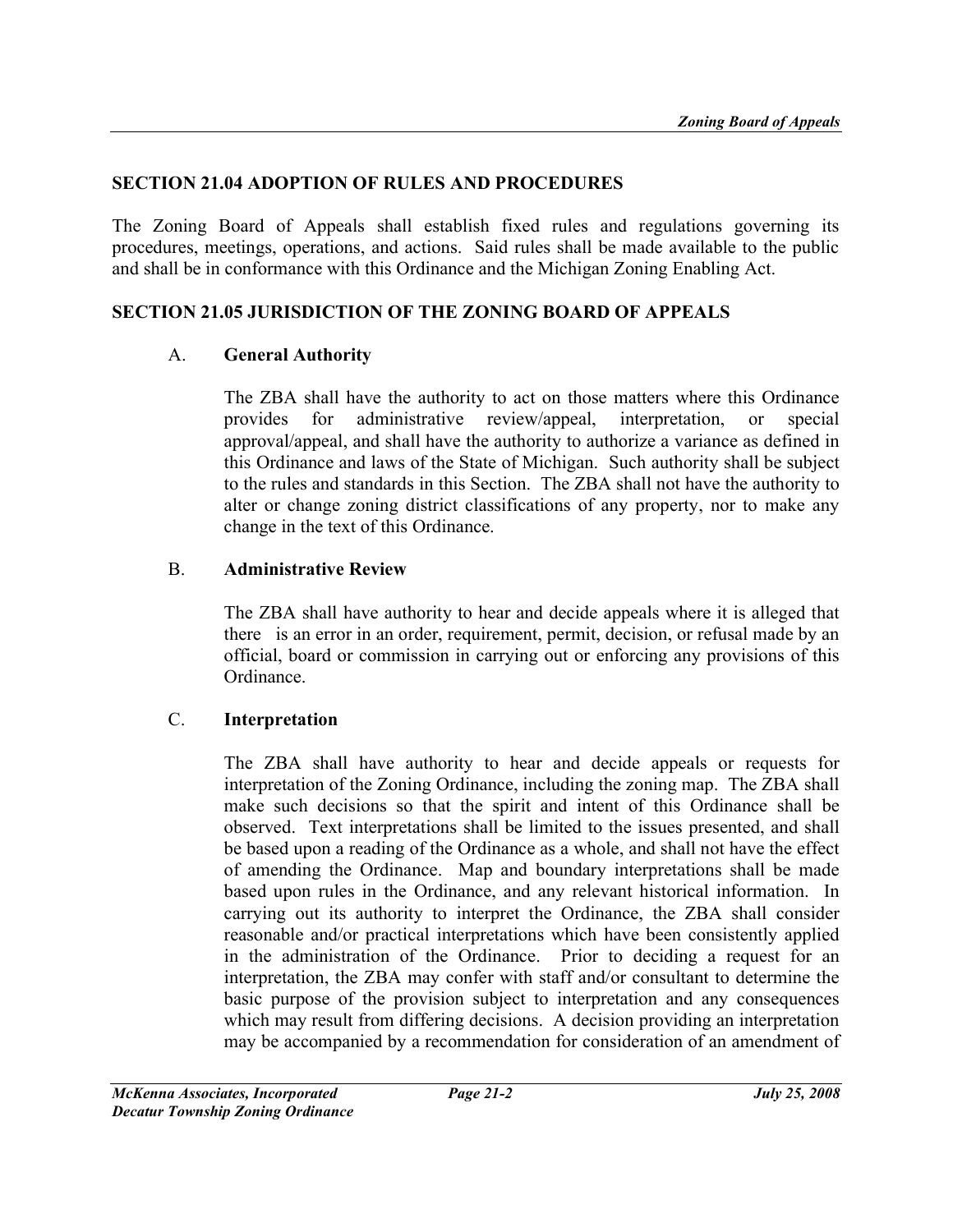the Ordinance. Such authority shall include interpretation of whether a use is permitted in a given zone, or determination of off-street parking and loading requirements for any use not specifically listed. The meeting where the interpretation shall be made shall be a public hearing and be properly noticed in accordance with Section 19.01.D.

#### D. Variances

The ZBA shall have authority in specific cases to authorize one or more variances from the strict letter and terms of this Ordinance by varying or modifying any of its rules or provisions so that the spirit of this Ordinance is observed, public safety secured, and substantial justice done. A dimensional or non-use variance allows a deviation from the dimensional (i.e., height, bulk, setback) requirements of the Ordinance. A use variance authorizes the establishment of a use of land that is otherwise prohibited in a zoning district. The ZBA is not authorized to grant use variances by this Ordinance.

- 1. The ZBA may grant a requested "non-use" variance only upon a finding that practical difficulties exist. A finding of practical difficulties shall require demonstration by the applicant of all of the following:
	- a. Strict compliance with restrictions governing area, setback, frontage, height, bulk, density or other non-use matters, will unreasonably prevent the owner from using the property for a permitted purpose or will render conformity with the Ordinance unnecessarily burdensome.
	- b. The variance will do substantial justice to the applicant, as well as to other property owners.
	- c. A lesser variance than requested will not give substantial relief to the applicant and/or be consistent with justice to other property owners.
	- d. The need for the variance is due to unique circumstances peculiar to the property and not generally applicable in the area or to other properties in the same zoning district.
	- e. The problem and resulting need for the variance has not been selfcreated by the applicant and/or the applicant's predecessors.
- 2. Use variances shall be prohibited in Decatur Township.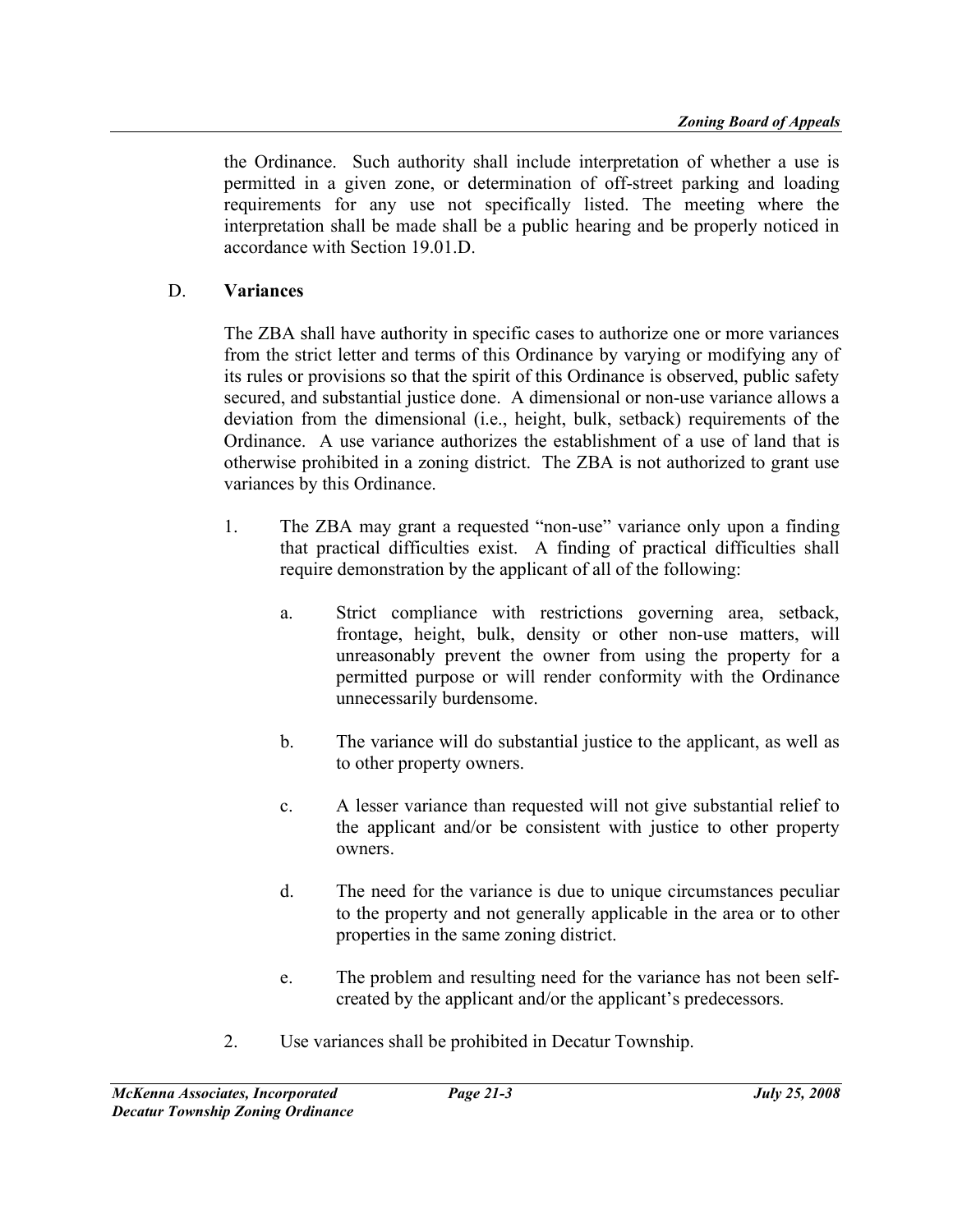3. In all variance proceedings, it shall be the responsibility of the applicant to provide information, plans, testimony and/or evidence from which the ZBA may make the required findings. Administrative officials and other person may, but shall not be required to, provide information, testimony and/or evidence on a variance request.

#### E. Conditions

The ZBA may impose reasonable conditions in connection with an affirmative decision on an appeal, interpretation or variance request. The conditions may include requirements necessary to achieve any of the following:

- 1. To insure that public services and facilities affected by a proposed land use or activity will be capable of accommodating increased service and facility loads caused by the land use or activity.
- 2. To protect the natural environment and conserve natural resources and energy
- 3. To insure compatibility with adjacent uses of land
- 4. To promote the use of land in a socially and economically desirable manner.

Conditions imposed shall meet the following requirements:

- a. Be designed to protect natural resources, the health, safety and welfare and the social and economic well-being of those who will use the land use or activity under consideration, residents and landowners immediately adjacent to the proposed land use or activity, and the community as a whole.
- b. Be related to the valid exercise of the police power, and purposes which are affected by the proposed use or activity.
- c. Be necessary to meet the intent and purpose of the zoning ordinance, be related to the standards established in the ordinance, be related to the standards established in the ordinance of the land use or activity under consideration, and be necessary to insure compliance with those standards.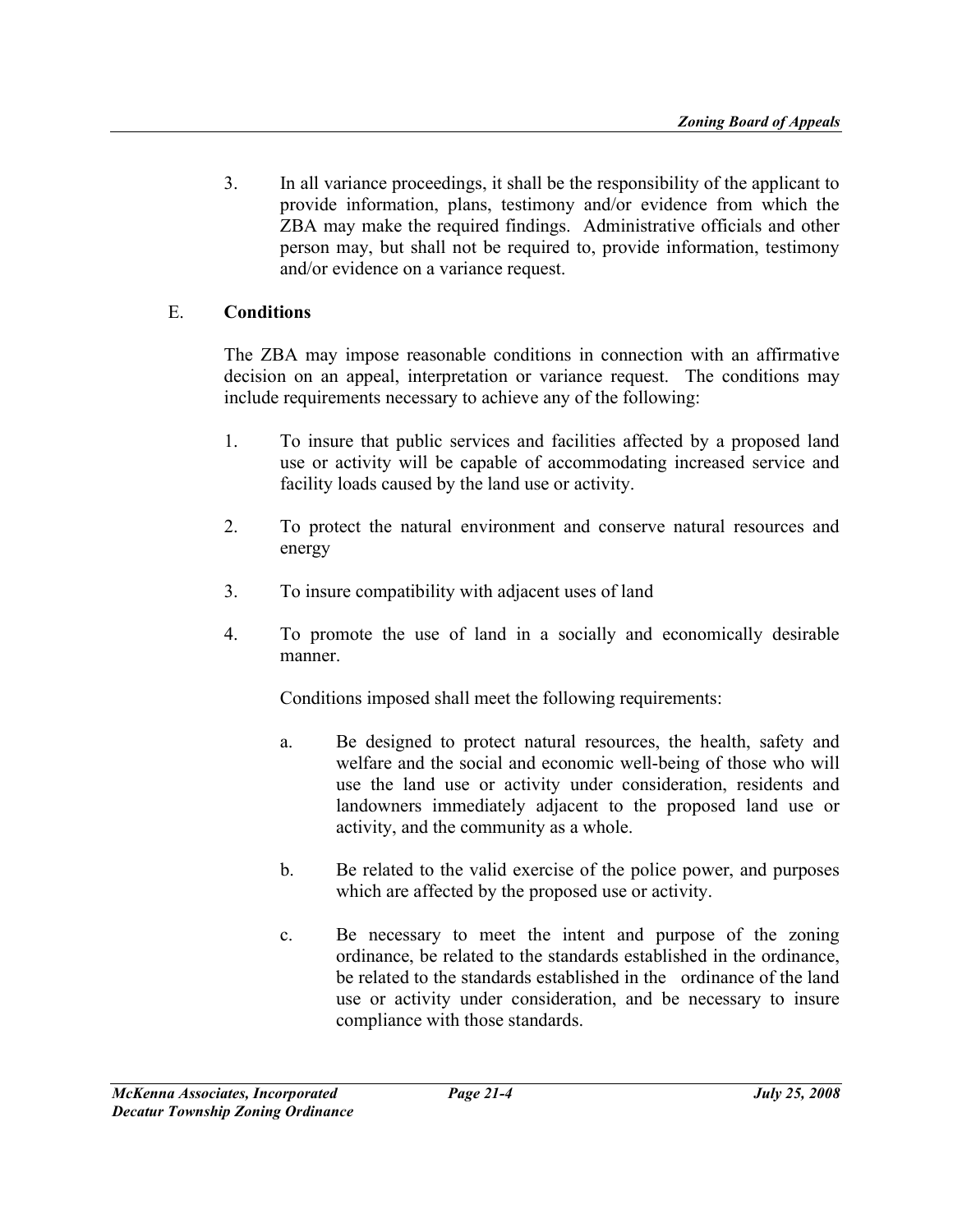Conditions imposed with respect to the approval of a variance shall be recorded as part of the ZBA minutes, and shall remain unchanged except upon the mutual consent of the ZBA and the landowner following notice and hearing as required in a new case. The breach of any such conditions shall automatically invalidate the permit granted.

#### SECTION 21.06 APPLICATION AND NOTICES

#### A. Application

All applications to the ZBA shall be filed with the Township Clerk, on forms provided by the Township, and shall be accompanied by the applicable fee established by resolution of the Township Board. Applications shall include a completed application form, fee, all plans, studies and other information and data to be relied upon by the applicant.

#### B. Site Plan

A site plan shall be required with all variance requests. The plan shall be to scale and include all property lines and dimensions; setbacks; bearings of angles correlated with the legal description and a north arrow; all existing and proposed structures and uses on the property and abutting lots and parcels, dimensions of the structures and their dimensioned locations; lot area calculations necessary to show compliance with the regulations of this Ordinance. Where an application provides a variance sought in conjunction with a regular site plan review, a site plan prepared according to Chapter 18 shall satisfy the requirements of this section.

The ZBA shall have the authority to require a land survey prepared by a registered land surveyor or registered engineer when the ZBA determines it to be necessary to insure accuracy of the plan.

The ZBA shall have no obligation to consider and/or grant a request for relief unless and until a conforming and complete application has been filed; including relevant plans, studies and other information.

# C. Application Involving an Appeal of Administrative Order

In a case involving an appeal from an action of an administrative official or entity, shall transmit to the ZBA copies of all papers constituting the record upon which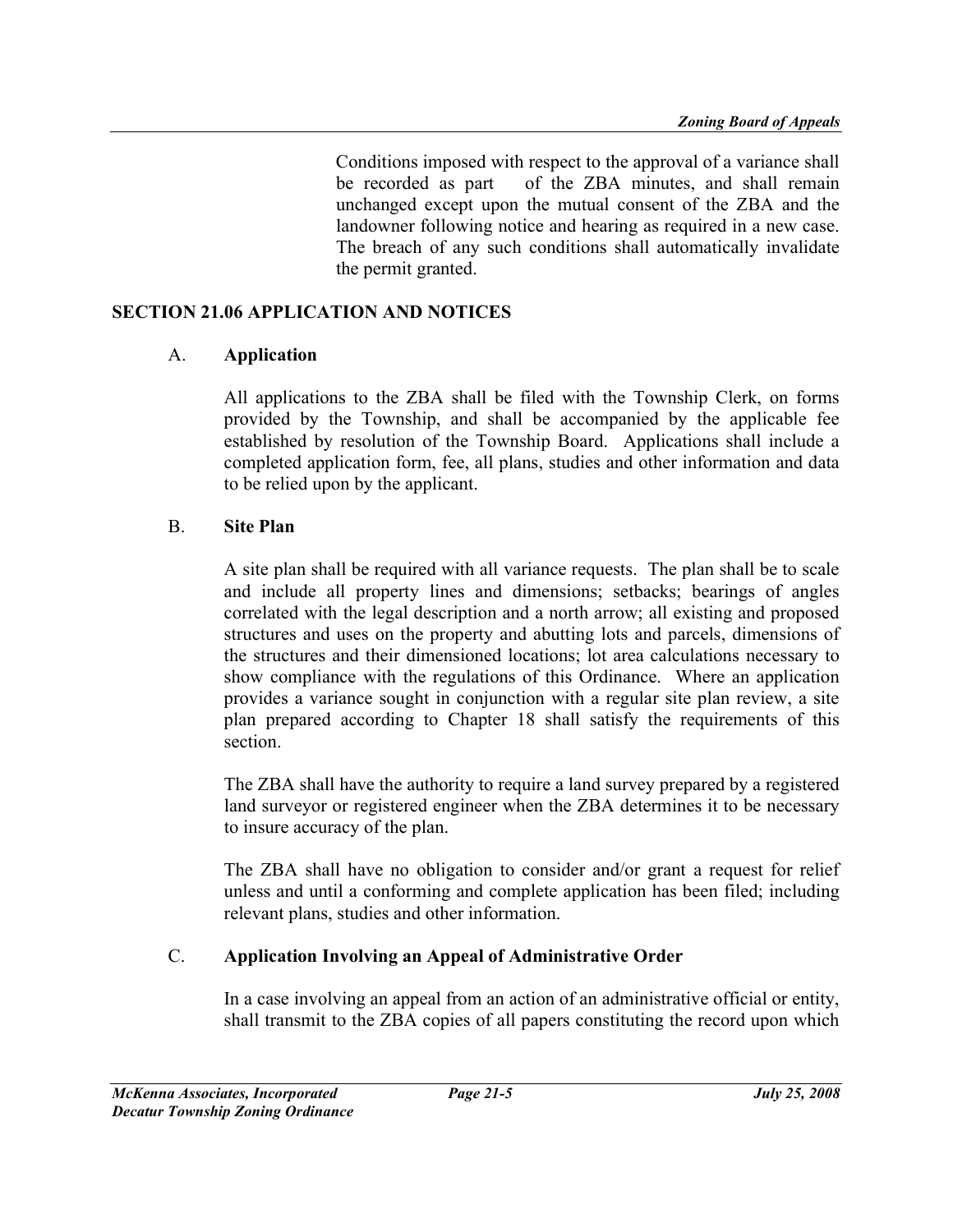the action was taken, together with a letter specifying an explanation of the action taken.

# D. Consent of Property Owner Required

Application to the ZBA shall be made with the full knowledge and written consent of all owners of the property in question, acknowledged by the owner(s) on the application. This requirement shall include the consent of a land contract seller to the relief sought by a land contract purchaser.

# E. Notice

For variances, appeals, and other matters requiring a public notice, notices shall be posted and distributed as required in Section 19.01.D prior to holding the public hearing.

# F. Stay of Proceedings

An appeal shall have the effect of staying all proceedings in furtherance of the action being appealed unless the officer or entity from whom the appeal is taken certifies to the ZBA that, by reason of facts stated in such certification, a stay would in his or her opinion cause imminent peril to life or property. If such certification is made, proceedings shall not be stayed unless specifically determined by the ZBA, or by a court of competent jurisdiction.

# G. Decision by the Zoning Board of Appeals

The concurring vote of a majority of the membership of the ZBA shall be necessary to reverse any order, requirement, decision, or determination of an administrative official, board or commission made in the enforcement of this ordinance, to decide in favor of an applicant on any matter upon which the ZBA is required to pass under this ordinance, or to grant a variance from the terms of this ordinance. A decision shall be made upon each case within sixty (60) days after a request or appeal has been filed with the Board unless additional time is agreed upon with the parties concerned.

# SECTION 21.07 DISPOSITION AND DURATION OF APPROVAL

# A. ZBA Powers

The ZBA may reverse, affirm, vary or modify any order, requirement, decision, or determination presented in a case within the ZBA's jurisdiction, and to that end,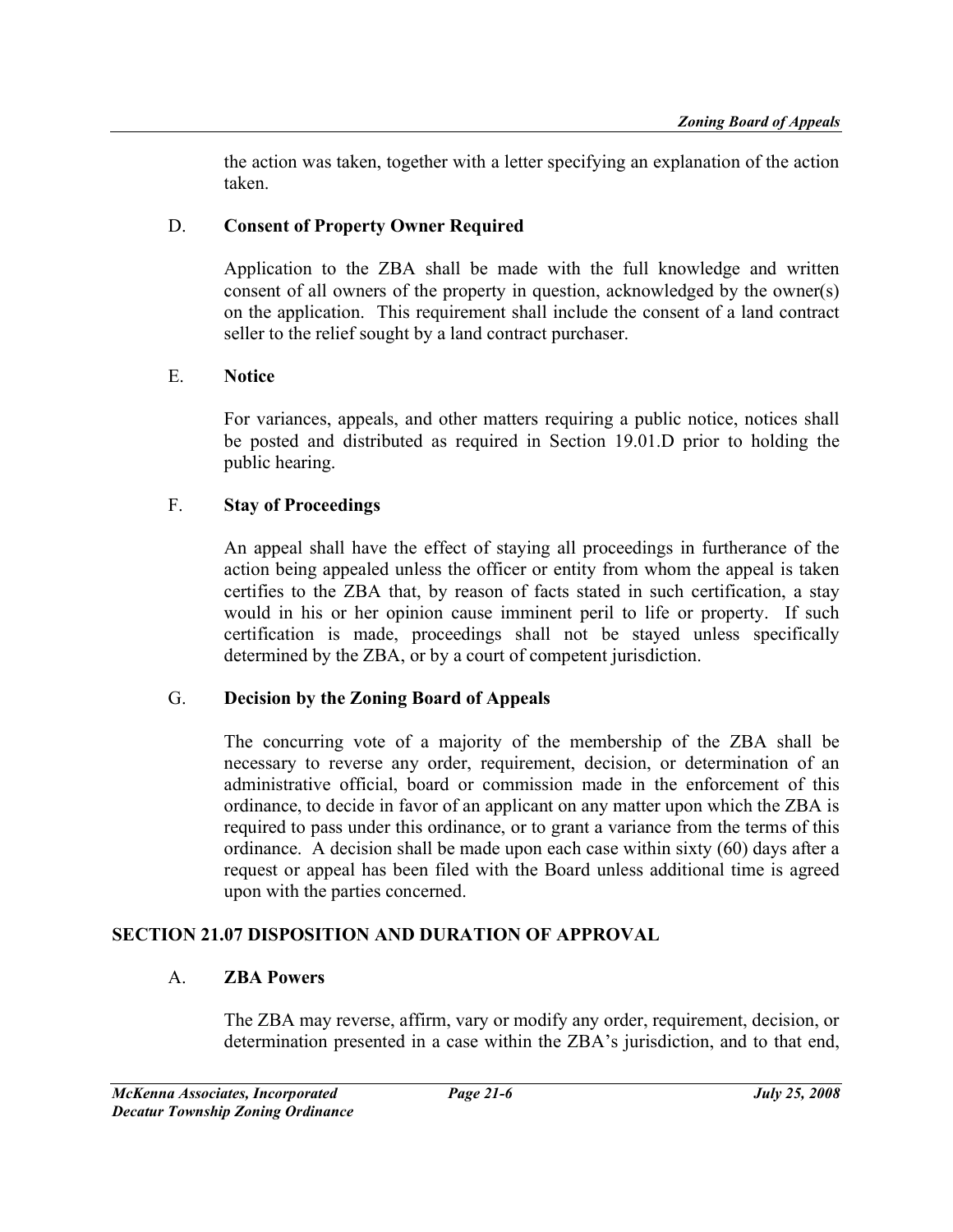shall have all of the powers of the officer, board or commission from whom the appeal is taken, subject to the ZBA's scope of review, as specified in this Ordinance and/or by law. The ZBA may remand a case for further proceedings and decisions, with or without instructions.

# B. Decision Final

A decision by the ZBA shall not become final until the expiration of thirty (30) days from the date of entry of such order and service of the same upon the parties concerned unless the ZBA shall find the immediate effect of such order is necessary for the preservation of property or personal rights or public safety and shall so certify on the record. To the extent that decisions are requested or required to be in writing, the minutes of the ZBA meeting, and decision, as proposed under supervision of the secretary, shall constitute the written decision.

# C. Period of Validity

Any decision of the ZBA favorable to the applicant shall remain valid only as long as the information and data relating to such decision are found to be correct, and the conditions upon which the decision was based are maintained. The relief granted by the ZBA shall be valid for a period not longer than one year, unless otherwise specified by the ZBA, and within such period of effectiveness, actual, on-site improvement of property in accordance with the approved plan and the relief granted, under a valid building permit, must be commenced or the grant of relief shall be deemed void.

# D. Record of Proceedings

The secretary of the ZBA, shall prepare and keep minutes of the ZBA proceedings, showing the findings, decisions, conditions, if any, and votes of each member in each case, including a member's absence or failure to vote. The minutes shall be the responsibility of the secretary of the ZBA, and shall be subject to approval of the ZBA. To the extent that a written decision in a case is requested or required, the minutes, prepared under the supervision of the ZBA secretary, along with the plan submitted, shall serve as the written decision, even if the minutes are awaiting final ZBA approval. The official records of the ZBA proceedings shall be filed with the Township Clerk and shall be public records.

# E. Appeal of a ZBA Decision

Appeals of a ZBA decision may be taken to Van Buren County Circuit Court. Anyone aggrieved by a decision of the board may appeal a decision, provided the